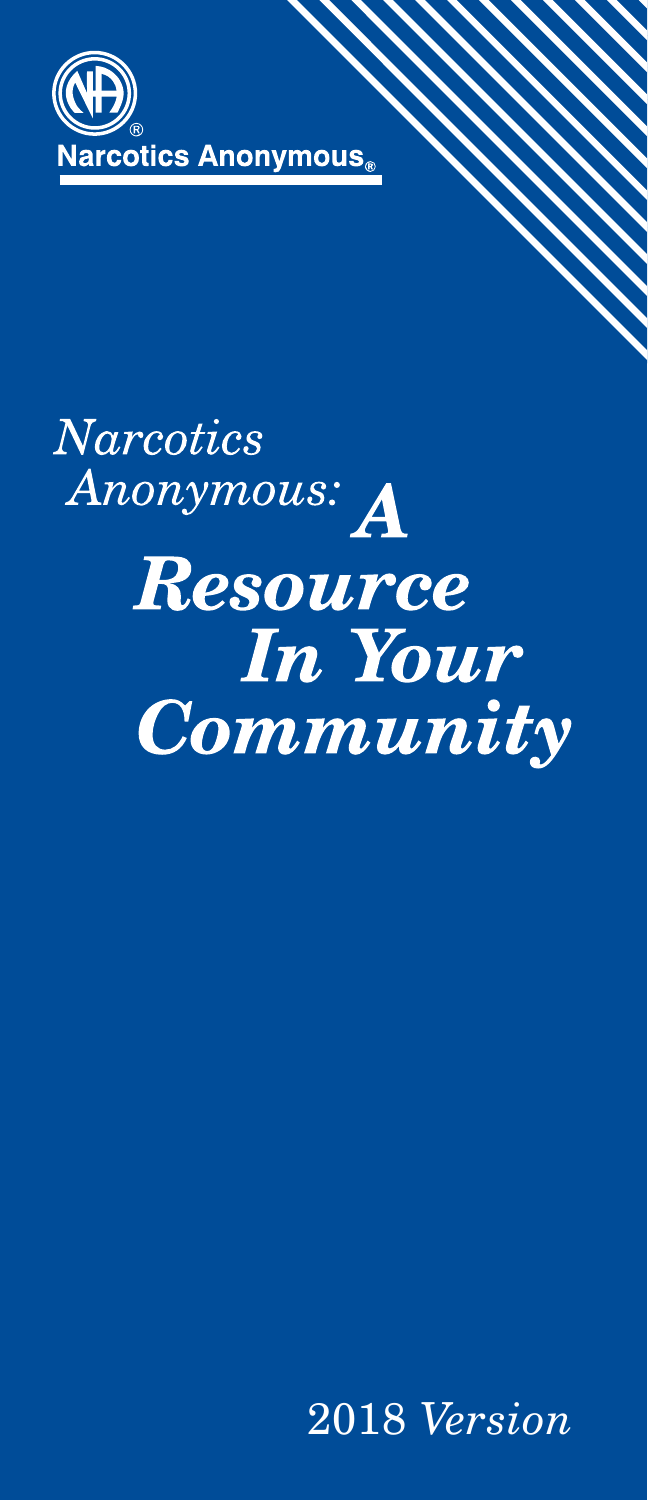Copyright © 1991, 1993 by Narcotics Anonymous World Services, Inc. All rights reserved

> World Service Office PO Box 9999 Van Nuys, CA 91409 USA T 818.773.9999 F 818.700.0700 www.na.org

World Service Office–CANADA Mississauga, Ontario

World Service Office–EUROPE Brussels, Belgium Tel. +32/2/646 6012

World Service Office–IRAN Tehran, Iran www.na-iran.org



This is NA Conference-approved literature.

Narcotics Anonymous,  $\bigoplus$   $\bigotimes$  and The NA Way are registered trademarks of Narcotics Anonymous World Services, Incorporated. ISBN 978-1-55776-130-9 English 7/19

WSO Catalog Item No. 1604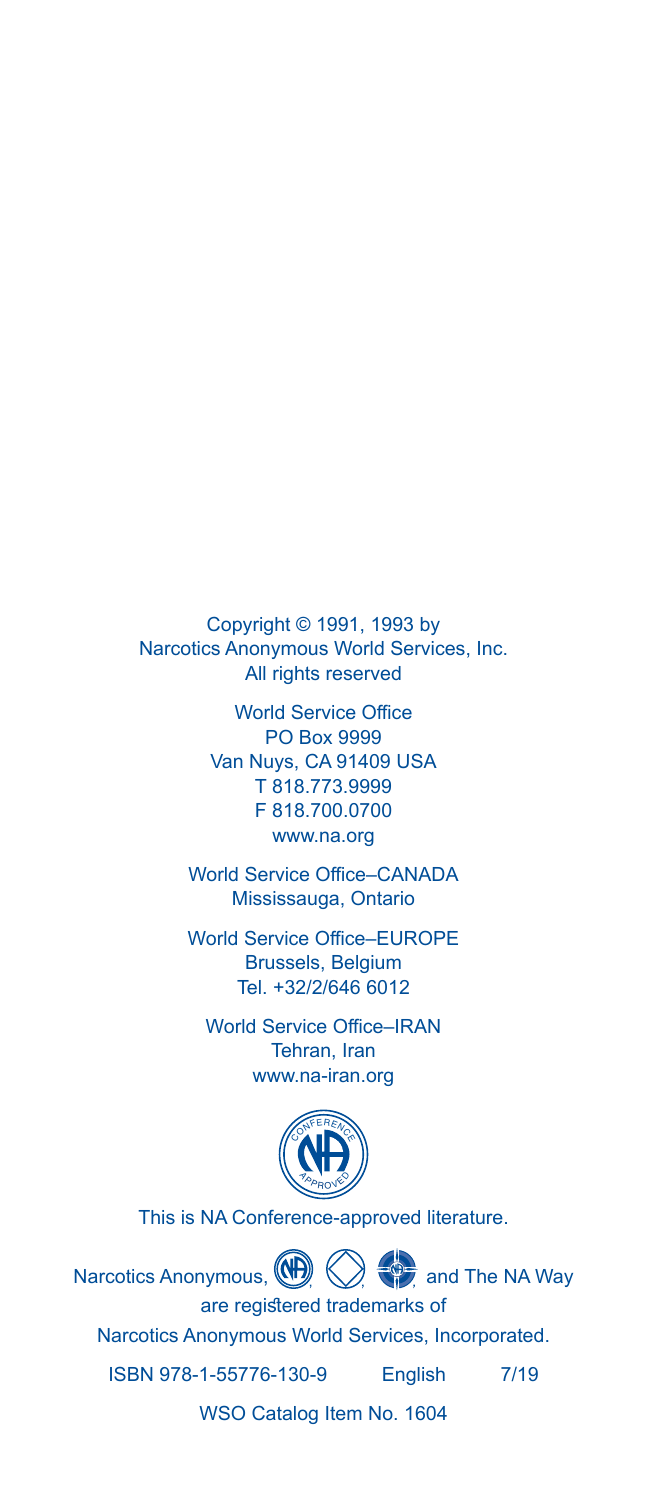

Narcotics Anonymous is a nonprofit, international, community-based organization for recovering addicts, which is active in over 144 countries. Narcotics Anonymous (NA) members learn from one another how to live drug-free and recover from the effects of addiction in their lives.

If you have considered recommending Narcotics Anonymous to someone who has a drug problem, you may have a few questions about our organization. This pamphlet is designed to answer those questions.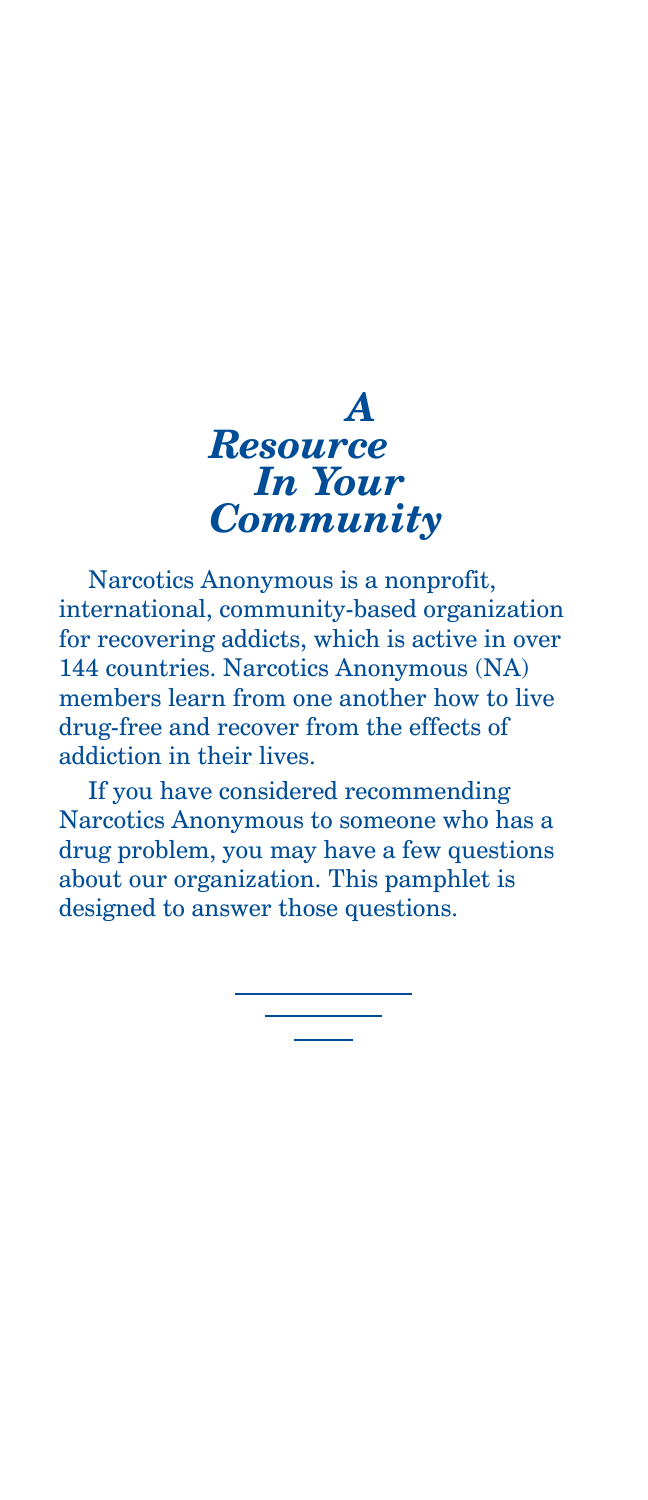## *Who are members of NA?*

Anyone who wants to stop using drugs may become a member of Narcotics Anonymous. Membership is not limited to addicts using any particular drug. Those who feel they may have a problem with drugs, legal or illegal, including alcohol, are welcome in NA. Recovery in NA focuses on the problem of addiction, not on any particular drug.

## *Anonymity*

The basic premise of anonymity allows addicts to attend meetings without fear of legal or social repercussions. This is an important consideration for an addict thinking about going to a meeting for the first time. Anonymity also supports an atmosphere of equality in meetings. It helps ensure that no individual's personality or circumstance will be considered more important than the message of recovery shared in NA.

# *NA meetings*

NA's primary approach to recovery is its belief in the therapeutic value of one addict helping another. Members take part in NA meetings by talking about their experiences and recovery from drug addiction. NA meetings are informally structured, held in space rented by the group, and are led by members who take turns opening and closing the meeting. NA meetings and other services are funded entirely by member contributions and the sale of recovery literature. Financial contributions from non-members are not accepted.

Most NA meetings are held regularly at the same time and place each week, usually in a public facility. There are two basic types of meetings those that are open to the general public and those closed to the public (for addicts only). Meetings vary widely in format. Some formats are: participation, speaker, question and answer, topic discussion, and some have a combination of these formats. The function of any meeting is always the same: to provide a suitable and reliable environment for personal recovery.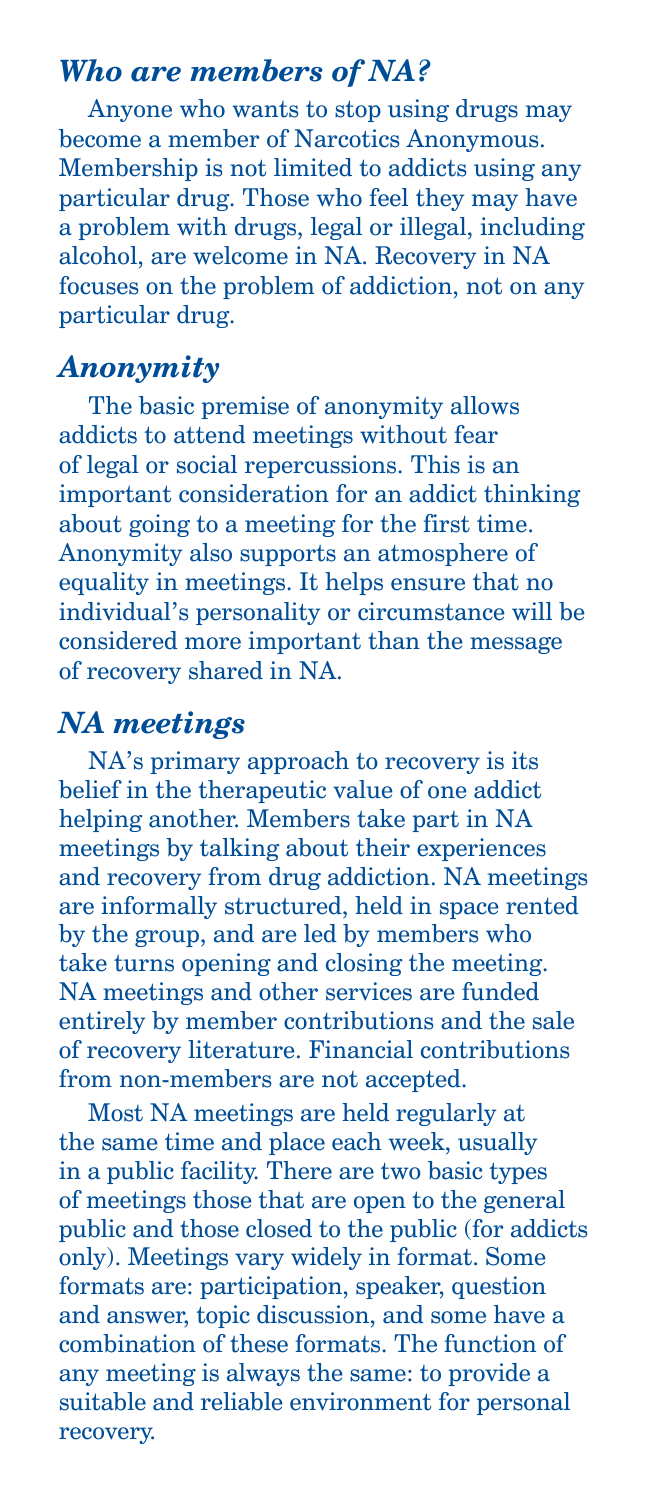# *How does NA work?*

Addicts helping each other recover are the foundation of NA. Members meet regularly to talk about their experiences in recovery. More experienced members (known as *sponsors*) work individually with newer members.

The core of the NA program is the Twelve Steps. These "steps" are a set of guidelines outlining a practical approach to recovery. By following these guidelines and working closely with other members, addicts learn to stop using drugs and face the challenges of daily living.

Narcotics Anonymous is not a religious organization and does not mandate any particular belief system. It does teach basic spiritual principles such as honesty, openmindedness, faith, willingness, and humility that may be applied in everyday life. The specific practical application of spiritual principles is determined by each individual. Recovery in NA is not a miracle cure that happens within a given period of time. It is a process, ongoing and personal. Members make an individual decision to join and recover at their own pace.

# *Rate of growth*

Since no attendance records are kept, it is difficult to estimate what percentages of those who come to Narcotics Anonymous ultimately achieve long-term abstinence. The only sure indicator of our success is the rapid growth in the number of Narcotics Anonymous groups over the last several years and the rapid spread of Narcotics Anonymous outside North America.

In 1978, we had fewer than 200 registered groups in three countries; in 1982, eleven countries had 1,200 groups; in 1993, 60 countries had over 13,000 groups holding over 19,000 meetings; in 2002, 108 countries had over 20,000 groups holding over 30,000 meetings; in April 2008, 130 countries had over 50,000 weekly meetings; as of May 2018, it is estimated that there are over 70,000 weekly meetings in 144 countries.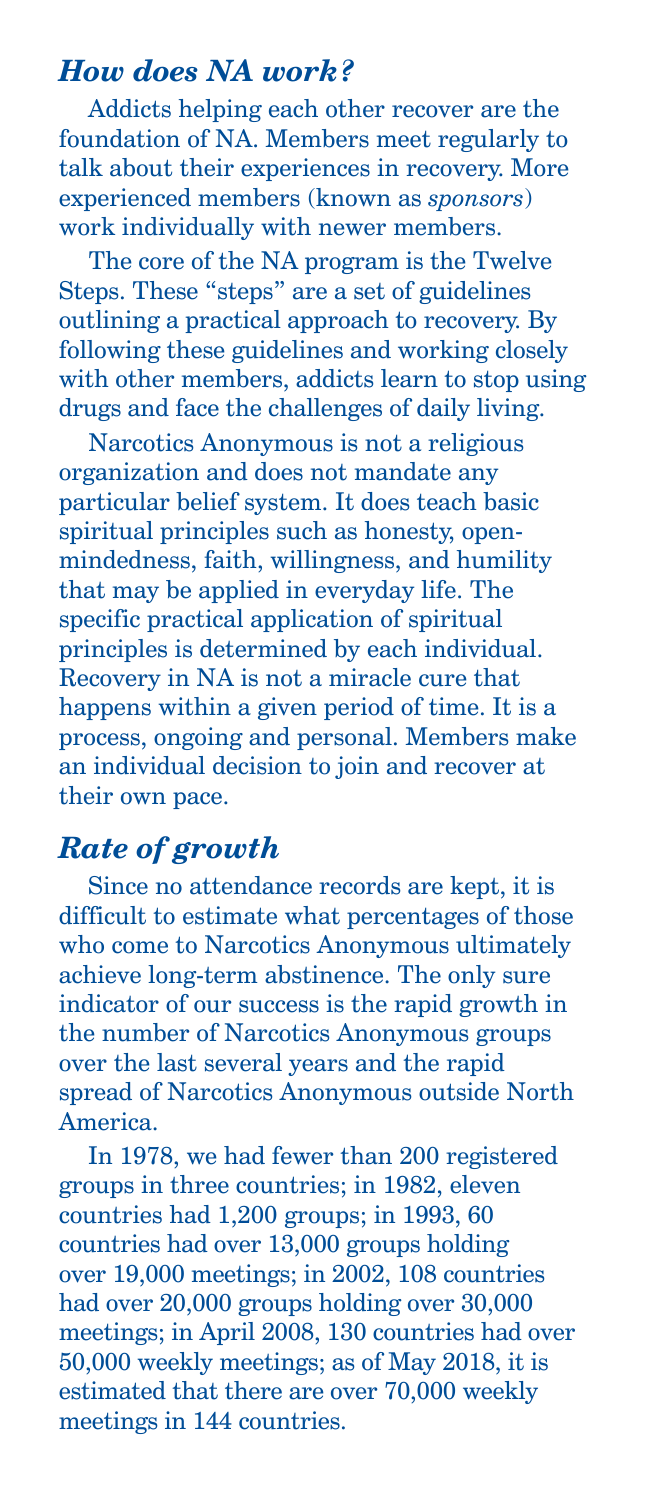#### *NA survey results*

The following demographic information was gathered from a survey completed by more than 28,000 NA members. The survey was made available at the 2018 World Convention of NA in Orlando, Florida, USA, in our international journal, *The NA Way Magazine*, and on our website:

#### *Age*

| 1% of the respondents were under 21  |
|--------------------------------------|
| 14% were between 21 and 30 years old |
| 25% were between 31 and 40 years old |
| 20% were between 41 and 50 years     |
| 25% were between 51 and 60 years     |
| 15% were over 60 years old           |

## *Gender*

- 57% of the respondents were male
- 42% of the respondents were female
	- 1% of the respondents were other

In the 2015 NAWS *Membership Survey*, our gender breakdown was 41% female and 59% male.

## *How survey respondents found Narcotics Anonymous*

*(Respondents could check more than one answer; only the top six choices are listed)*

- 49% introduced through another NA member
- 45% introduced through treatment/ counseling centers
- 32% introduced through a family member
- 14% introduced through NA service effort
- 13% introduced through NA literature

### *Ethnic Diversity*

The ethnic diversity of our membership seems to be representative of the geographic location. However, the 2018 survey was made available at WCNA in Florida (USA), in our international journal, *The NA Way*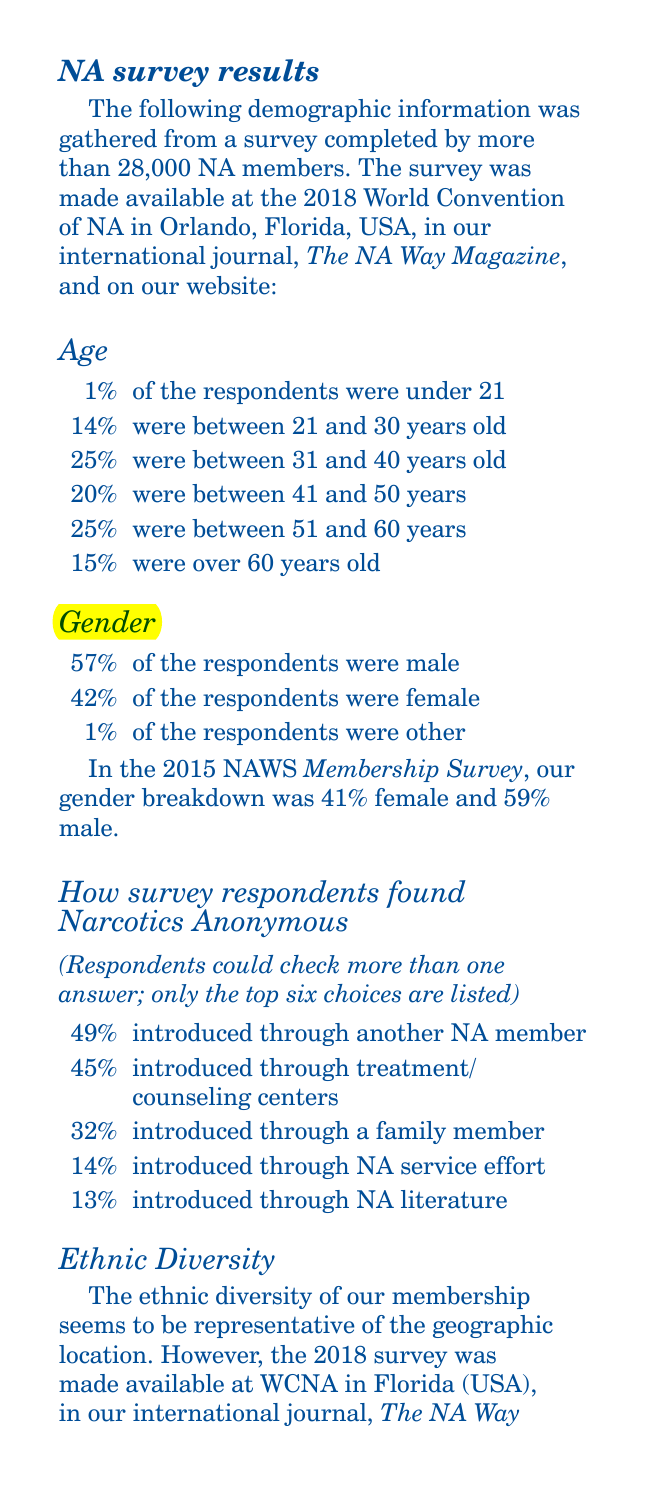*Magazine*, and on our website. When this survey was conducted, 70% of respondents were Caucasian, 13% were African American, 7% were Hispanic, 4% identified as multiracial, 2% were Asian, and 4% were other. In 2015 in Brazil, 74% of respondents were Caucasian, 11% were African American, 6% were Hispanic, 4% multiracial, and 2% were other.

# *NA in the community*

Volunteer committees of NA members are formed to coordinate many services within the community. NA accepts no financial contributions from non-members, has no professional counselors and maintains no clinics or residential facilities. Below is a list of services that NA may offer.

**Community Awareness Meetings** may be conducted by NA members to inform the community of the existence of Narcotics Anonymous and its available services.

**Health Fairs and Conferences** are events conducted by professional organizations at which NA may have a display booth and/or presents information at a workshop.

**Presentations** are often provided to churches, parole officers, judges, counselors, nurses, doctors, and schools, among others, for information purposes.

**Public Service Announcements** can provide information about NA distributed to the public via the media (press, radio, television, billboards, bus signs, and posters).

**Phoneline Services** may provide local meeting information and general information about NA.

**Meeting Lists**, which are locally produced schedules that contain times of and locations for meetings in the community are generally available.

**Services to Hospitals & Institutions** are provided by local committees through meetings/ presentations to introduce those people